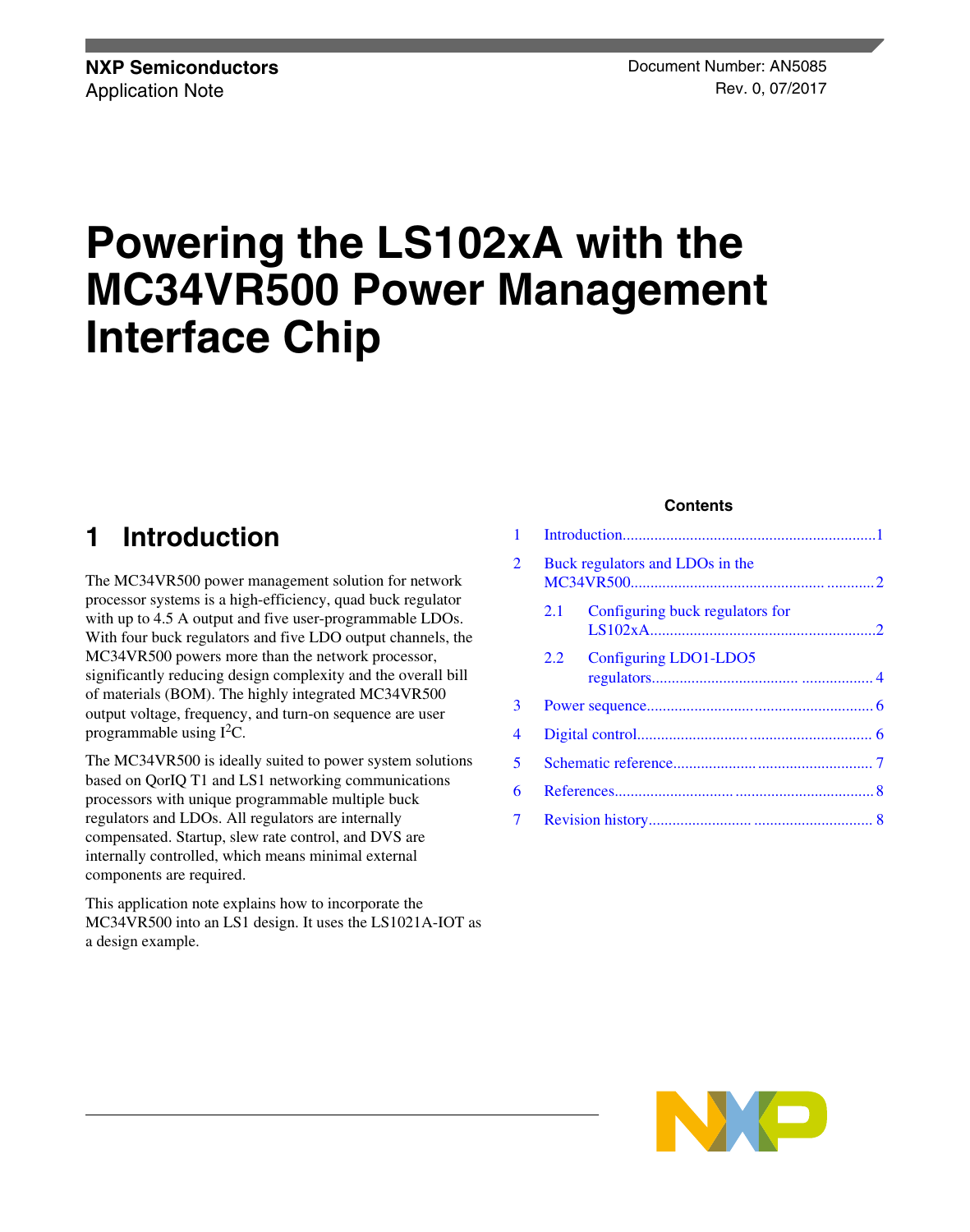# <span id="page-1-0"></span>**2 Buck regulators and LDOs in the MC34VR500**

This section describes how the MC34VR500 buck regulators and LDOs can be used in a LS102xA processor design.

The MC34VR500 has been designed to match the power rail requirements of the LS1021A processor. The single Power Management Interface Chip (PMIC) solution supplies all the LS1021A rails except for 3.3 V. As the MC34VR500 is supplied from a 3.3 V input supply, it can be used for the LS1 I/O, if necessary.

The LS1021A-IOT is a reference design that uses the MC34VR500V1ES. This figure shows how the MC34VR500 supplies the LS1021A rails and DDR3L memory, as well as peripheral devices in that design.



**Figure 1. MC34VR500 powering the LS1021A-IOT gateway**

# **2.1 Configuring buck regulators for LS102xA**

The four buck regulators (SW1-4) on the MC34VR500 can produce high current outputs suitable for the LS102xA cores and DDR3 and DDR4 supplies:

- Use SW1 for the switchable core voltage and SW2 for the always on  $V_{\text{DDC}}$  supply.
- Use SW3 to generate the  $GV<sub>DD</sub>$  for the LS1 and DDR devices.
- Use SW4 in its  $V_{TT}$  mode for DDR memory termination. In the  $V_{TT}$  mode: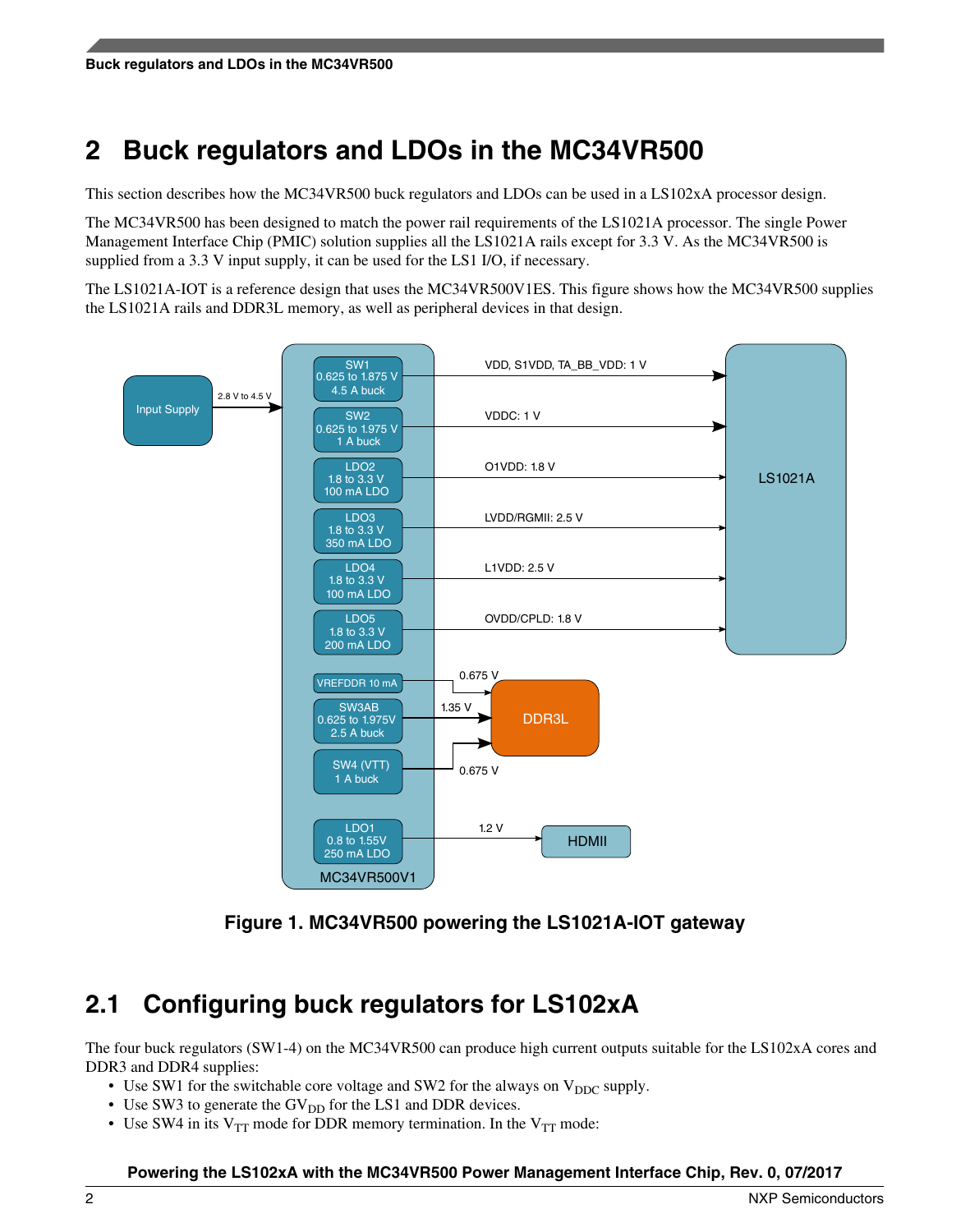- Its reference voltage internally tracks the output voltage of SW3, scaled by 0.5.
- Only the PWM switching mode is allowed to have sinking current capability.

There are three switching modes available for the buck's regulators:

- 1. Pulse Width Modulation (PWM): This mode allows continuous pulses generated by the internal MOSFETs, irrespective of the load current. This is the preferred mode of switching at load currents greater than 100 mA.
- 2. Pulse Frequency Modulation (PFM): In this mode, the switching frequency is proportional to the load current. Turn off the internal bottom MOSFET if the inductor current goes negative. This is the preferred mode at load currents less than 100 mA.
- 3. Auto Pulse Skip Mode (APS): This is the default mode in the MC34VR500. This offers a good compromise between PFM and PWM.

The switching frequency selections are: 1 MHz, 2 MHz, or 4 MHz (useful for certain applications with strict EMC requirement). By default, 2 MHz is used.

If we take a more detailed look at the LS1021A power requirements, we see that the MC34VR500 adequately meets the specification of the LS1021A core and DDR power requirements. We assume worst-case values that are taken from the data sheet.

The following tables summarize the voltage and current capabilities of the buck regulators with respect to the LS1021A requirements.

#### **NOTE**

The regulators max current is the normal operating maximum. Each regulator can handle instantaneous currents in excess of this. See the MC34VR500 data sheet for more information.

| LS1 rail                              |                   |                    | Regulator             |                   |                    |
|---------------------------------------|-------------------|--------------------|-----------------------|-------------------|--------------------|
| Rail name                             | Voltage           | <b>Max current</b> | <b>Regulator name</b> | Voltage           | <b>Max current</b> |
| $V_{DD}$                              | $1.0 V \pm 30$ mV | 3.06A              | SW1ABC                | $1.0 V \pm 25 mV$ | 4.5 A              |
| $TA$ $BB$ <sub>DD</sub>               |                   | 0.02A              |                       |                   |                    |
| $ $ S1V <sub>DD</sub>                 |                   | 0.32A              |                       |                   |                    |
| USB1_SDV <sub>DD</sub>                |                   | 0.011 A            |                       |                   |                    |
| $USB1$ <sub>_</sub> SXV <sub>DD</sub> |                   | 0.026A             |                       |                   |                    |
| USB1_SPV <sub>DD</sub>                |                   | 0.044A             |                       |                   |                    |
|                                       | Total             | 3.891 A            |                       |                   |                    |

Table 1. SW1 (supplies  $V_{DD}$ , TA\_BB\_ $V_{DD}$ , S1 $V_{DD}$ , and USB\_Sx $V_{DD}$ )

|  |  | Table 2. SW2 (supplies V <sub>DDC</sub> only) |  |  |
|--|--|-----------------------------------------------|--|--|
|--|--|-----------------------------------------------|--|--|

| LS1 rail          |                   |                    | Regulator             |                   |                    |
|-------------------|-------------------|--------------------|-----------------------|-------------------|--------------------|
| Rail name         | Voltage           | <b>Max current</b> | <b>Regulator name</b> | <b>Voltage</b>    | <b>Max current</b> |
| 'V <sub>DDC</sub> | $1.0 V \pm 30$ mV | 10.41 A            | SW <sub>2</sub>       | 1.0 V $\pm$ 30 mV | 12.0 A             |
|                   | Total             | 0.41 A             |                       |                   |                    |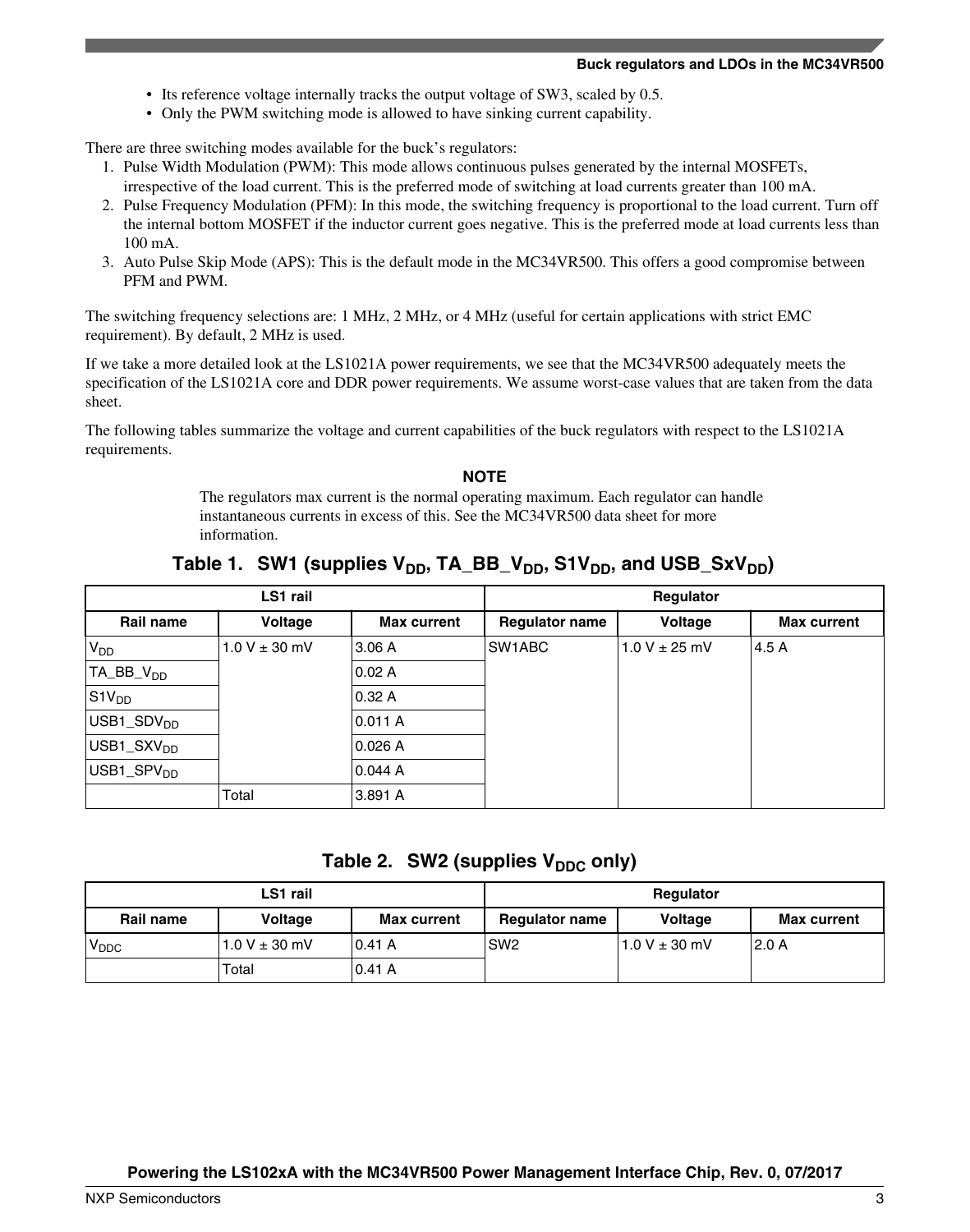#### <span id="page-3-0"></span>**Buck regulators and LDOs in the MC34VR500**

### Table 3. SW3 (supplies GV<sub>DD</sub> to the LS1 and DDR memories, SerDes PLLs, and SerDes)

| LS1 rail                              |         |                    | Regulator             |                    |                    |
|---------------------------------------|---------|--------------------|-----------------------|--------------------|--------------------|
| Rail name                             | Voltage | <b>Max current</b> | <b>Regulator name</b> | Voltage            | <b>Max current</b> |
| $GV_{DD}$ @ 1600 MHz   1.35 V ± 67 mV |         | 0.883 A            | SW3AB                 | 1.35 V $\pm$ 67 mV | 2.5 A              |
| GV <sub>DD</sub> DDR3L x3             |         | 0.973 A            |                       |                    |                    |
| AV <sub>DD</sub> _SD1_PLL1            |         | 0.185A             |                       |                    |                    |
| AV <sub>DD</sub> _SD1_PLL2            |         |                    |                       |                    |                    |
| X1V <sub>DD</sub>                     |         | 0.258A             |                       |                    |                    |
|                                       | Total   | 2.3A               |                       |                    |                    |

### Table 4. SW4 (supplies  $V_{TT}$ )

| LS1 rail  |         |                    | Regulator             |                       |                    |
|-----------|---------|--------------------|-----------------------|-----------------------|--------------------|
| Rail name | Voltage | <b>Max current</b> | <b>Regulator name</b> | <b>Voltage</b>        | <b>Max current</b> |
|           | 0.675 V | $\sim$ 500 mA      | SW <sub>4</sub>       | $0.675$ V $\pm$ 40 mV | 1.0 A              |

## **2.2 Configuring LDO1-LDO5 regulators**

The five general-purpose LDO regulators in the MC34VR500 are suitable for the I/O voltages required by the LS102xA processors. All LDOs have a short circuit and over-current protection.

The following tables provide the voltage and current ratings of each regulator, as well as example peripherals on the LS1021A-IOT, such as PHYs, that would use the voltage rail.

### **Table 5. LDO1 (powers external HDMI peripheral)**

|              | Rail           |                    | <b>Regulator</b>      |                   |                                 |
|--------------|----------------|--------------------|-----------------------|-------------------|---------------------------------|
| $1.2 V$ rail | <b>Voltage</b> | <b>Max current</b> | <b>Regulator name</b> | Regulator voltage | <b>Regulator max</b><br>current |
| <b>HDMI</b>  | 1.2 V ± 120 mV | 65 mA              | LDO <sub>1</sub>      | 1.2 V $\pm$ 36 mV | 1250 mA                         |

### **Table 6. LDO2**

|                         | Rail              |                    | Regulator             |                   |                                 |
|-------------------------|-------------------|--------------------|-----------------------|-------------------|---------------------------------|
| Always On 1.8 V<br>rail | Voltage           | <b>Max current</b> | <b>Regulator name</b> | Regulator voltage | <b>Regulator max</b><br>current |
| O1V <sub>DD</sub>       | $1.8 V \pm 90$ mV | 12 mA              | LDO <sub>2</sub>      | $1.8 V \pm 54$ mV | 100 mA                          |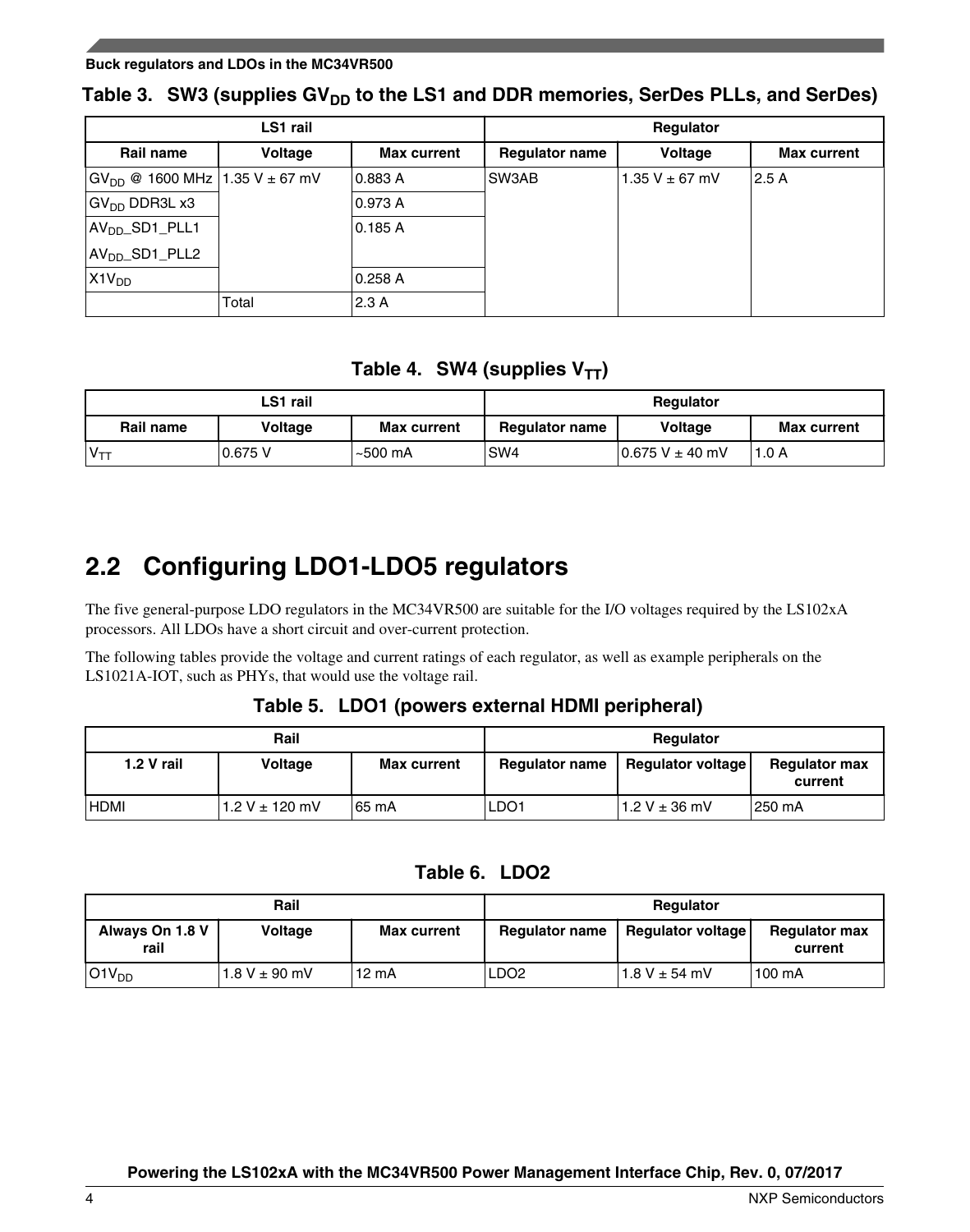#### **Buck regulators and LDOs in the MC34VR500**

| Table 7. LDO3 |  |  |
|---------------|--|--|
|---------------|--|--|

|                                           | Rail            |                    | Regulator             |                     |                                 |
|-------------------------------------------|-----------------|--------------------|-----------------------|---------------------|---------------------------------|
| 2.5 V rails                               | Voltage         | <b>Max current</b> | <b>Regulator name</b> | Regulator voltage   | <b>Regulator max</b><br>current |
| $LVDD$ (assume 2x<br>RGMII I/F)           | 12.5 V ± 125 mV | 137 mA             | LDO <sub>3</sub>      | $2.5$ V $\pm$ 75 mV | 350 mA                          |
| LV <sub>DD</sub> (assume 2x<br>RGMII I/F) |                 | 30 mA              |                       |                     |                                 |
| $LVDD$ (assume 2x<br>RGMII I/F)           |                 | 3 <sub>m</sub> A   |                       |                     |                                 |
|                                           | Total           | 170 mA             |                       |                     |                                 |

### **Table 8. LDO4**

|                                                           | Rail           |                    | Regulator             |                          |                                 |
|-----------------------------------------------------------|----------------|--------------------|-----------------------|--------------------------|---------------------------------|
| Always On 2.5 V<br>rail                                   | <b>Voltage</b> | <b>Max current</b> | <b>Regulator name</b> | <b>Regulator voltage</b> | <b>Regulator max</b><br>current |
| $ L1V_{DD}$ (assume 1x $ 2.5 V \pm 125 mV$<br> RGMII I/F) |                | ∣69 mA             | LDO <sub>4</sub>      | $12.5$ V $\pm$ 75 mV     | 100 mA                          |

### **Table 9. LDO5<sup>1</sup>**

| Rail                         |                   |                    | Regulator             |                   |                                 |  |
|------------------------------|-------------------|--------------------|-----------------------|-------------------|---------------------------------|--|
| 1.8 V rails                  | Voltage           | <b>Max current</b> | <b>Regulator name</b> | Regulator voltage | <b>Regulator max</b><br>current |  |
| OV <sub>DD</sub>             | $1.8 V \pm 90$ mV | $12 \text{ mA}$    | LDO <sub>5</sub>      | $1.8 V \pm 54$ mV | 200 mA                          |  |
| AV <sub>DD</sub> _CGA1       |                   | 69 mA              |                       |                   |                                 |  |
| AV <sub>DD</sub> _PLAT 1.8 V |                   |                    |                       |                   |                                 |  |
| $AVDD$ D1 1.8 V              |                   | 69 mA              |                       |                   |                                 |  |
|                              | Total             | 170 mA             |                       |                   |                                 |  |
| Note:                        |                   |                    |                       |                   |                                 |  |

1. These regulators are straight forward to work with and require a single 4.7 uF output capacitor.

### **Table 10. REFOUT (VREF DDR)<sup>1</sup>**

| Rail                                                                                                                      |                         |                    | Regulator             |                         |                                 |
|---------------------------------------------------------------------------------------------------------------------------|-------------------------|--------------------|-----------------------|-------------------------|---------------------------------|
| <b>VREF</b> rail                                                                                                          | <b>Voltage</b>          | <b>Max current</b> | <b>Regulator name</b> | Regulator voltage       | <b>Regulator max</b><br>current |
| <b>VREF</b>                                                                                                               | $0.675$ V $\pm$ 13.5 mV | 1500 uA            | <b>REFOUT</b>         | $0.675$ V $\pm$ 6.75 mV | $110 \text{ mA}$                |
| Note:                                                                                                                     |                         |                    |                       |                         |                                 |
| 1. REFOUT is an internal PMOS half supply voltage follower capable of supplying up to 10 mA. The output voltage is at one |                         |                    |                       |                         |                                 |

half the input voltage. It is typically used as the reference voltage for DDR memories. A filtered resistor divider is used to create a low frequency pole. This divider then uses a voltage follower to drive the load.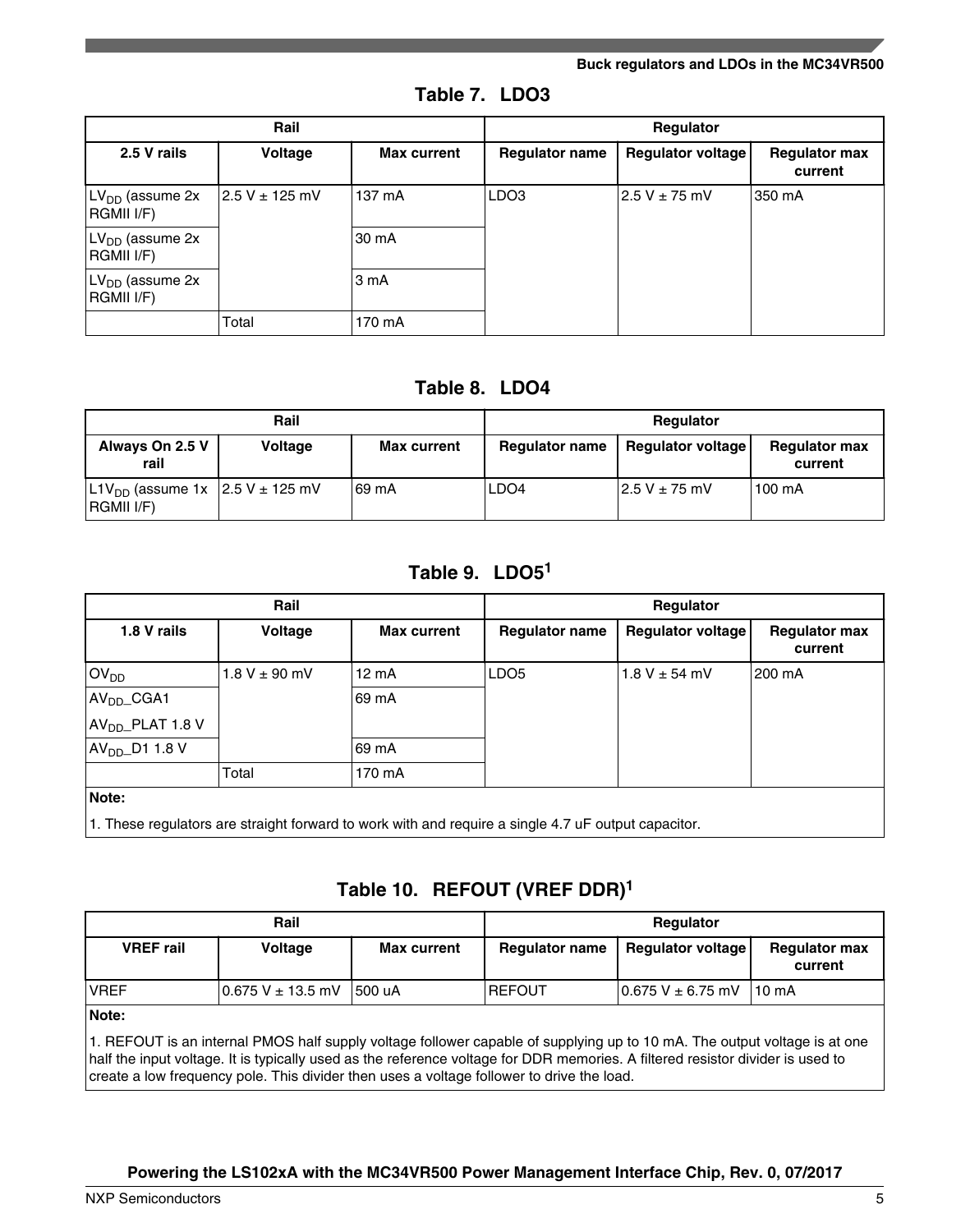# <span id="page-5-0"></span>**3 Power sequence**

The LS1021A requires that its power rails be applied in a specific sequence in order to ensure proper device operation. For details, refer to the Power sequencing section of LS1021A datasheet.

This figure shows the MC34VR500 pre-programmed power sequence. It has been implemented to match the previously discussed LS1 requirements.





|  | Table 11. MC34VR500 start-up sequence timing |  |
|--|----------------------------------------------|--|
|--|----------------------------------------------|--|

| <b>Parameter</b>                                                                    | <b>Description</b>                   | <b>Typical</b>                               | <b>Unit</b> |
|-------------------------------------------------------------------------------------|--------------------------------------|----------------------------------------------|-------------|
| $t_{D1}$                                                                            | Turn-on delay                        | Depends on the external<br>signal driving EN | ms          |
| $t_{R1}$                                                                            | Rise time of EN                      | Depends on the external<br>signal driving EN | ms          |
| $t_{D2}$                                                                            | Turn-on delay of first regulator 2.5 |                                              | ms          |
| $t_{R2}$                                                                            | Rise time of regulators <sup>1</sup> | 0.2                                          | ms          |
| $t_{D3}$                                                                            | Delay between regulators             | 1.0                                          | ms          |
| $t_{D4}$                                                                            | Turn-on delay of PORB                | 2.0                                          | ms          |
| $t_{R3}$                                                                            | Rise time of PORB                    | 0.2                                          | ms          |
| Note:                                                                               |                                      |                                              |             |
| 1. Rise time is a function of slew rate of regulators and nominal voltage selected. |                                      |                                              |             |

# **4 Digital control**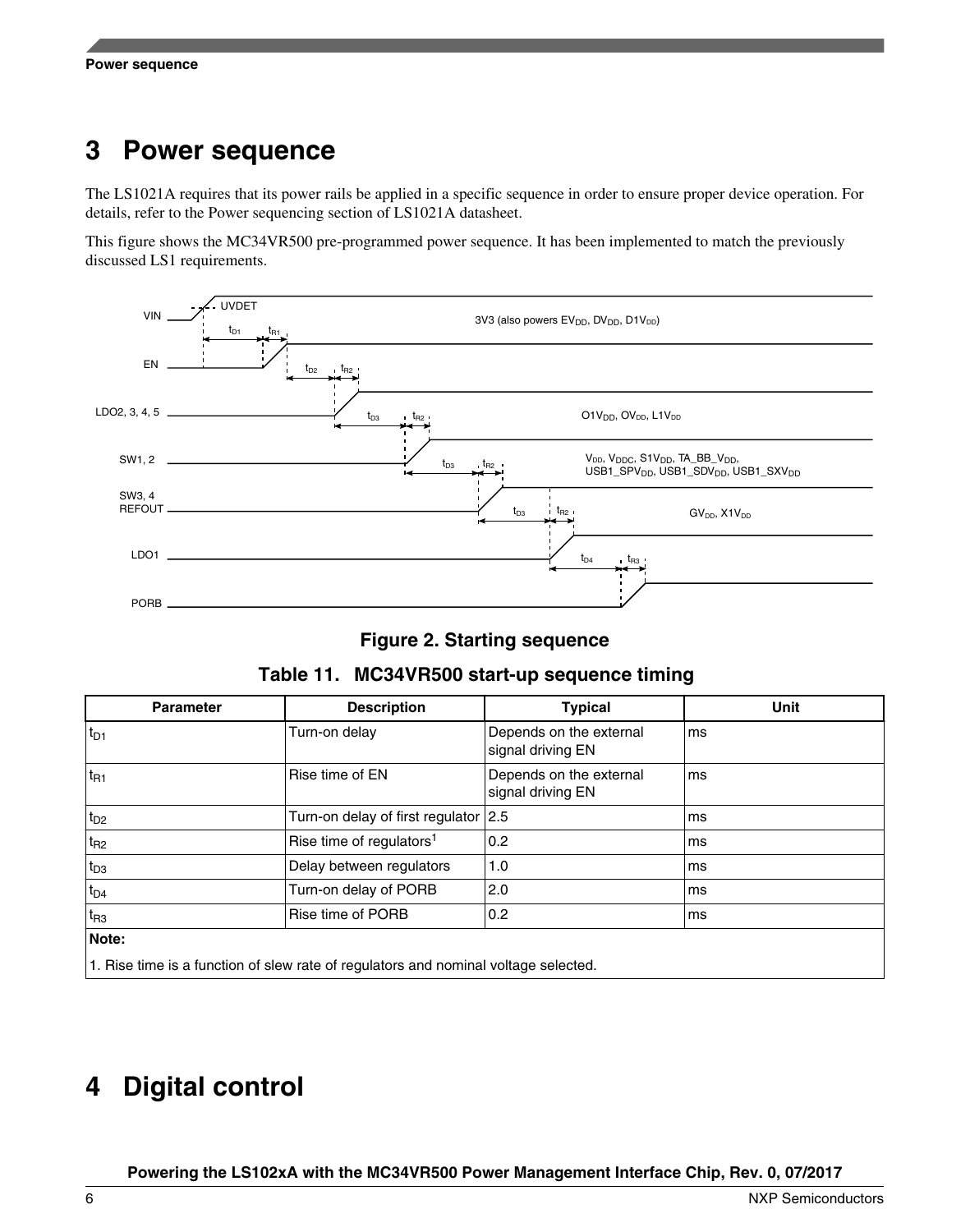<span id="page-6-0"></span>The MC34VR500 has an EN control pin to allow the system to control the startup of the device, for example, if it is part of a greater power tree. Typically, the device powers up with the One Time Programming (OTP) values stored in the device. You can also program and configure the MC34VR500 via the  $I<sup>2</sup>C$  bus.

Additional communication is provided by direct logic interfacing, including interrupt and reset. Startup voltage and sequence are internally programmed. After power up, you can change the regulator voltages via the  $I<sup>2</sup>C$  bus.

### **5 Schematic reference**

The MC34VR500V1ES has been used successfully in the LS1021A-IOT design. The schematics are available for reference from [http://www.nxp.com.](http://www.nxp.com)

The following figures show the PMIC power schematics. See the MC34VR500 data sheet for recommended external component values for the PMIC.

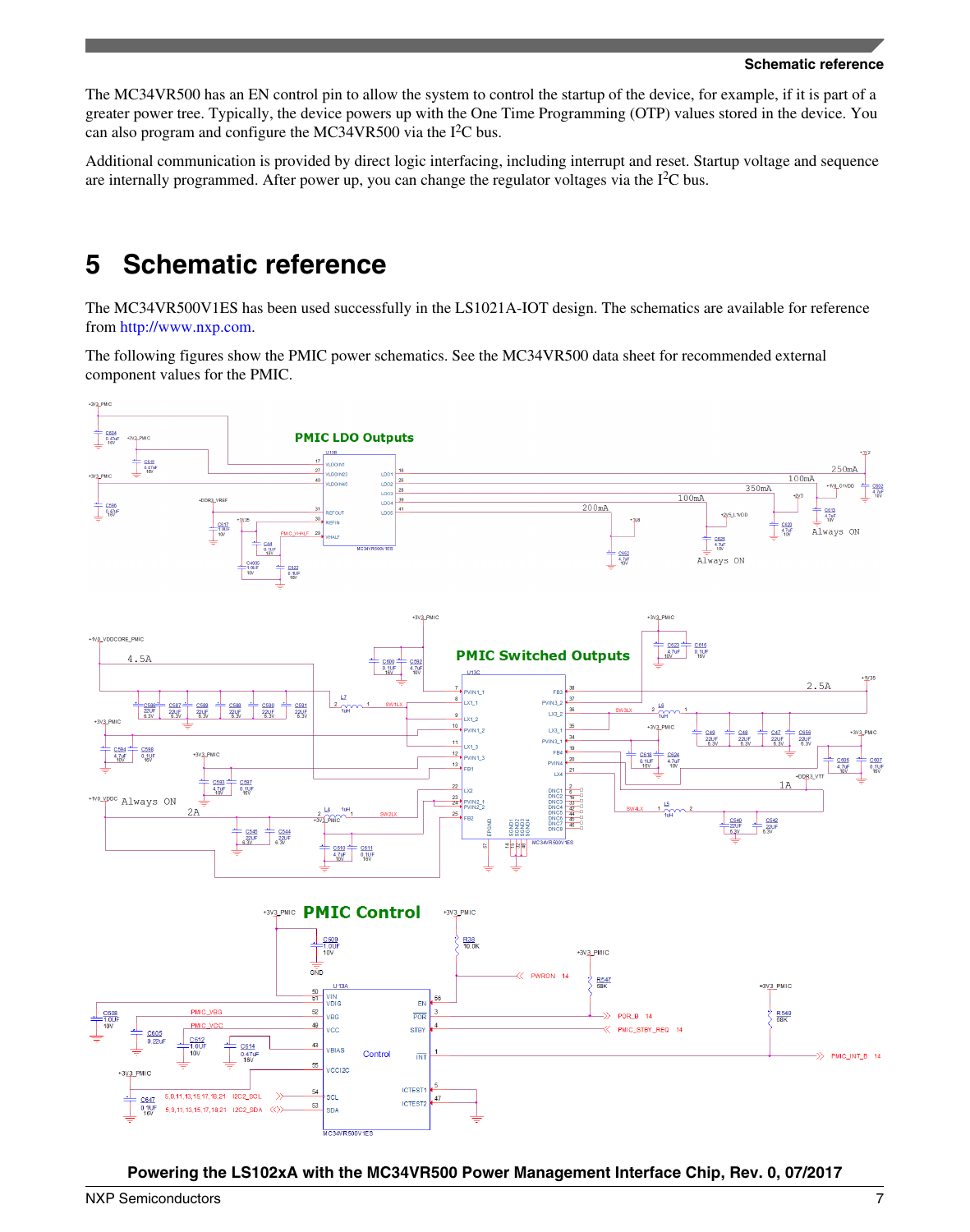### <span id="page-7-0"></span>**6 References**

This table provides URLs where you can obtain information on related NXP products and application solutions.

| Document number and description  |                                           | <b>URL</b>                                                                                                                                                                                                   |  |
|----------------------------------|-------------------------------------------|--------------------------------------------------------------------------------------------------------------------------------------------------------------------------------------------------------------|--|
| <b>LS1021A</b>                   | Data sheet                                | https://www.nxp.com/webapp/Download?<br>colCode=LS1021A&location=null&fsrch=1&sr=1&pageNum=1<br>amp;&Parent_nodeId=&Parent_pageType=&Parent_nodeId=<br>&Parent_pageType=                                     |  |
| MC34VR500                        | Data sheet                                | http://cache.nxp.com/docs/en/data-sheet/MC34VR500.pdf?<br>pspll=1                                                                                                                                            |  |
| AN5064                           | Schematic Guidelines for the<br>MC34VR500 | http://cache.nxp.com/docs/en/application-note/AN5064.pdf?<br>fsrch=1&sr=1&pageNum=1                                                                                                                          |  |
| AN5076                           | MC34VR500 Layout<br>Guidelines            | http://cache.nxp.com/docs/en/application-note/AN5076.pdf?<br>fsrch=1&sr=2&pageNum=1                                                                                                                          |  |
| AN4878                           | LS1021A Design Checklist                  | https://www.nxp.com/webapp/Download?<br>colCode=AN4878&location=null&fsrch=1&sr=1&pageNum=1<br>&Parent_nodeId=&Parent_pageType=&Parent_nodeId=&Par<br>ent_pageType=&Parent_nodeId=&Parent_pageType=          |  |
|                                  | <b>NXP</b> support pages                  | <b>URL</b>                                                                                                                                                                                                   |  |
| MC34VR500 Product Summary page   |                                           | http://www.nxp.com/products/automotive-products/energy-<br>power-management/pmics/pmic-for-networking-processors/<br>multi-output-dc-dc-regulator:MC34VR500                                                  |  |
| LS1021A Product Summary page     |                                           | http://www.nxp.com/products/microcontrollers-and-<br>processors/arm-processors/qoriq-layerscape-arm-processors/<br>qoriq-layerscape-1021a-dual-core-communications-<br>processor-with-lcd-controller:LS1021A |  |
| LS1021A-IOT Product Summary page |                                           | http://www.nxp.com/products/reference-designs/qoriq-<br>Is1021a-iot-gateway-reference-design:LS1021A-IoT?<br>lang_cd=en                                                                                      |  |

**Table 12. References**

# **7 Revision history**

This table provides a revision history for this application note.

|  | Table 13. Document revision history |  |
|--|-------------------------------------|--|
|--|-------------------------------------|--|

| <b>Revision</b> | Date   | <b>Description</b>            |
|-----------------|--------|-------------------------------|
| 10              | 7/2017 | .<br>  Initial public release |